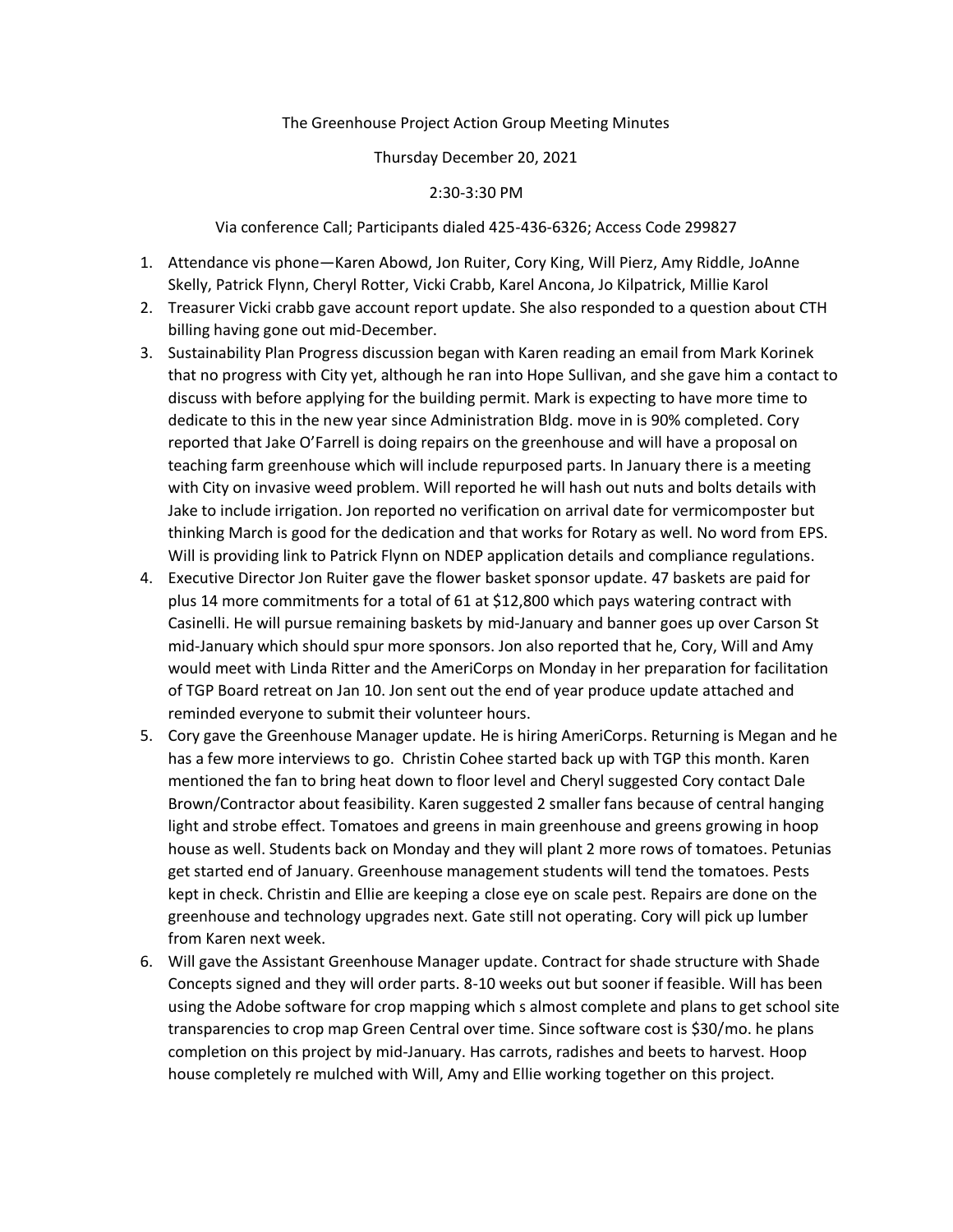- 7. Education Coordinator Amy Riddle reported that FFA has their winter banquet on January 10 and a leadership conference February 14-16. Charlie Mann and Rebecca G/AG instructors will rotate action group meeting attendance.
- 8. Volunteer Program was reported on by JoAnne, Will, Amy and Cory. All have made significant progress working on this and Karen thanked them for all the hard effort and progress. Will discussed t-shirts and merchandise as needing to be replenished as volunteer level rewards. Cheryl will organize a meeting for this. Cheryl and Will mentioned logo needs updating with mission statement and website. Patrick suggested forest green for shirts and Karen mentioned Janet Blooms red dirt shirt thought of long ago. "Roots, shoots and fruits tiers with 20 hrs volunteer time per tier. JoAnne Skelly with Cooperative Extension Master Gardener program background was extremely helpful and instrumental in putting together a volunteer handbook with lists of responsibilities for volunteers at each tire level. Working now on job descriptions for volunteer applicants. Discussion on different teams for different things like gleaning, media mktg, outreach assistant to Amy, event coordinator etc. Feb 5 from 12-3pm is a volunteer training at Green Central and folks can register by contacting Amy via email. Amy has put together a flier with all training dates and volunteer days. This is posted in the newsletter and on website as well which goes out January 1. Karen asked if loyal past volunteers' hours are tracked such that they are ready to move up to next tier. Cory responded yes to this and also stated that a Vista volunteer and not an AmeriCorps is better suited as volunteer coordinator and could start in September. AmeriCorps may be volunteer leaders within categories. Very close to sharing volunteer handbook.
- 9. Newsletter deadline of Feb 17 discussed, and Cheryl will choose who does next bio. Board retreat may prompt Jon's article content. Karen gave a reminder of board retreat Jan 10 at Stewart Indian Museum basement 2-6 pm with Jon, Cory, Will and Amy to attend for 5-6 pm for wrap up. Linda Ritter is facilitator.
- 10. Next meeting Jan 27 @ 2:30 pm @ GC and/or via conference call and a HAPPY 2022 wished to all!!!!